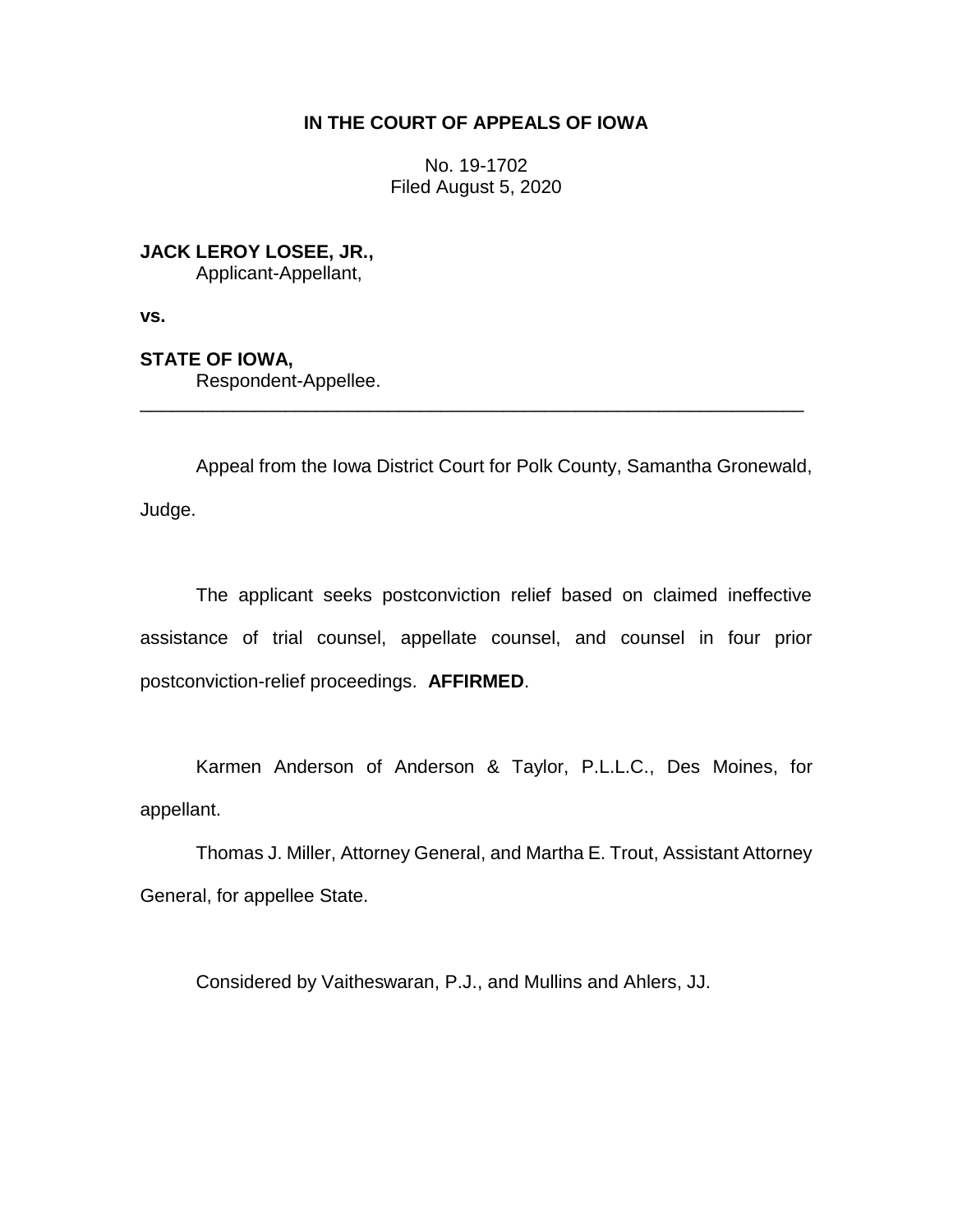#### **AHLERS, Judge.**

 $\overline{a}$ 

Jack Leroy Losee Jr. was convicted of committing two execution-style murders in 1982 and sentenced to life in prison. He appealed. Our supreme court rejected his claims, which included ineffective-assistance-of-counsel claims, and affirmed his convictions. *State v. Losee*, 354 N.W.2d 239, 245 (Iowa 1984).<sup>1</sup>

Since procedendo issued from his direct appeal in 1984, Losee has filed five postconviction-relief (PCR) applications. The first, filed in 1985, was dismissed by his attorney as frivolous. The second, filed in 2002, also resulted in dismissal of the application.

In his third application, filed in 2005, Losee alleged newly-discovered evidence. Alternatively, he argued if the evidence was found not to be newlydiscovered, his trial counsel was ineffective in not presenting the evidence at trial. The district court found the evidence was not newly discovered and Losee's claims were time-barred.<sup>2</sup> The district court's decision was affirmed by our court. Losee *v. State*, No. 15-0162, 2016 WL 1688658, at \*1 (Iowa Ct. App. Apr. 27, 2016).

Losee filed his fourth PCR application in 2017. It was dismissed as timebarred via an order issued by the district court on July 13, 2017. More than thirteen months later, Losee filed his fifth PCR application, which initiated this case. Losee sought relief based on claims of actual innocence and ineffective assistance of trial counsel, appellate counsel, and all counsel involved in his four prior PCR cases.

<sup>&</sup>lt;sup>1</sup> The details of the case are set forth in the supreme court's decision and will not be repeated in detail here.

<sup>&</sup>lt;sup>2</sup> lowa Code section 822.3 (2005) required an application for PCR to "be filed within three years from the date the conviction or decision is final or, in the event of an appeal, from the date the writ of procedendo is issued."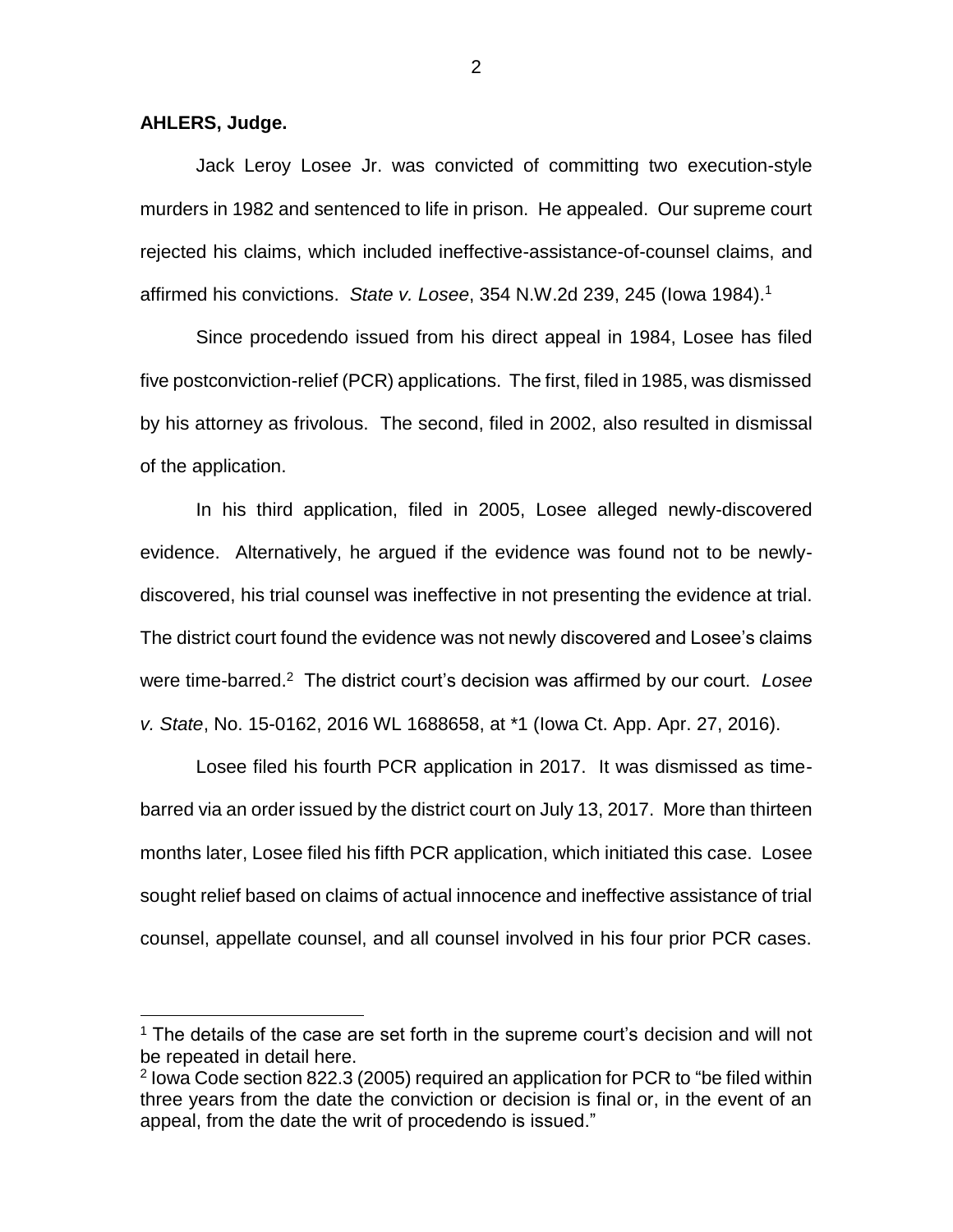The State sought summary disposition, pursuant to Iowa Code section 822.6 (2018), on the basis that Losee's claims were time-barred, pursuant to Iowa Code section 822.3. The district court granted the State's motion and dismissed Losee's application. Losee appeals, arguing his claims are not time-barred based on *Allison v. State*, 914 N.W.2d 866 (Iowa 2018).<sup>3</sup>

### **I. Standard of Review and Legal Standards.**

 $\overline{a}$ 

We review summary-disposition rulings in PCR proceedings for legal error. *Schmidt v. State*, 909 N.W.2d 778, 784 (Iowa 2018). Summary disposition is appropriate if "there is no genuine issue of material fact and . . . the moving party is entitled to a judgment as a matter of law." *Id.* (ellipsis in original) (quoting *Davis v. State*, 520 N.W.2d 319, 321 (Iowa Ct. App. 1994)); *see also* Iowa R. Civ. P. 1.981(3). The record is viewed "in the light most favorable to the nonmoving party," and we "draw all legitimate inferences from the evidence in favor of the nonmoving party." *Schmidt*, 909 N.W.2d at 784.

"Generally, an appeal from a denial of an application for postconviction relief is reviewed for correction of errors at law." *Nguyen v. State*, 878 N.W.2d 744, 750 (Iowa 2016) (citation omitted). However, because ineffective-assistance-ofcounsel claims are based on the constitutional guarantees of the effective assistance of counsel found in the Sixth Amendment of the United States

 $3$  On appeal, Losee makes only a passing reference to his actual innocence claim that was dismissed by the district court. Due to his failure to adequately address this issue, we consider the issue waived. *See Goode v. State*, 920 N.W.2d 520, 524 (Iowa 2018) (holding failure to clearly identify an issue constitutes waiver); *State v. Vaughan*, 859 N.W.2d 492, 503 (Iowa 2015) (holding failure to make an argument in support of an issue constitutes waiver); *State v. Tyler*, 867 N.W.2d 136, 166 n.14 (Iowa 2015) (noting a "passing reference" in a brief constitutes waiver).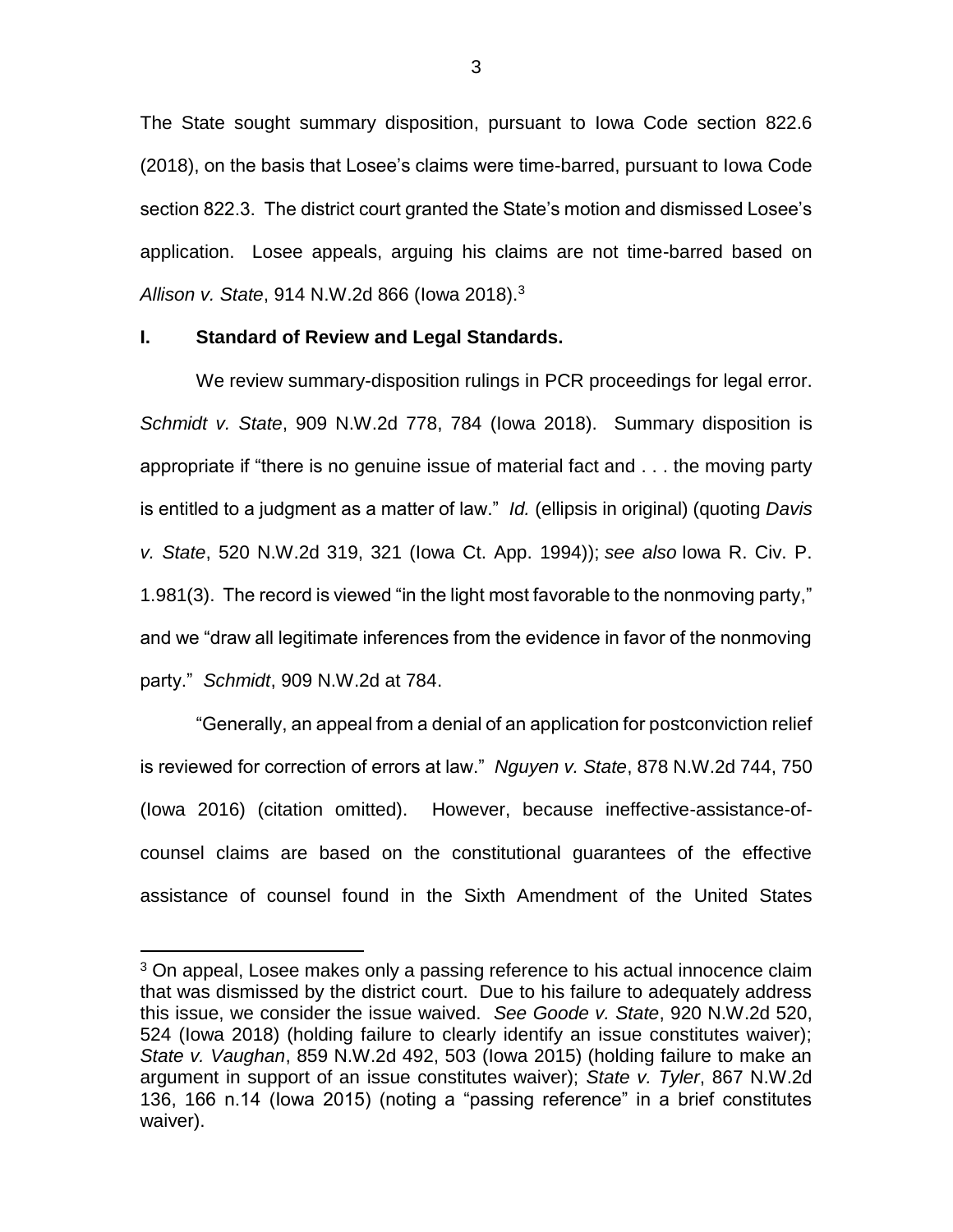Constitution and Article I, section 10 of the Iowa Constitution, such claims are reviewed de novo. *Id*.

To prevail on a claim of ineffective assistance of counsel, Losee must make two showings: (1) counsel's performance was deficient; and (2) the deficient performance prejudiced the defense. *Strickland v. Washington*, 466 U.S. 668, 687 (1984). "[Losee] has the burden of proof to establish by a preponderance of the evidence that counsel rendered ineffective assistance." *State v. Aldape*, 307 N.W.2d 32, 42 (Iowa 1981).

#### **II. Relation-Back of Ineffective-Assistance-of-Counsel Claims.**

Ordinarily, a PCR applicant must file "within three years from the date the conviction or decision is final or, in the event of an appeal, from the date the writ of procedendo is issued." Iowa Code § 822.3. Losee does not argue he filed his application within this three-year window. Instead, he relies on the "relation back" doctrine set forth in *Allison*, 914 N.W.2d at 891.

In *Allison*, our supreme court recognized an exception to the three-year limitation period set forth in Iowa Code section 822.3 in limited circumstances. *See*  914 N.W.2d at 891. The supreme court set forth this exception as follows:

[W]here a PCR petition alleging ineffective assistance of trial counsel has been timely filed . . . and there is a successive PCR petition alleging postconviction counsel was ineffective in presenting the ineffective-assistance-of-trial-counsel claim, the timing of the filing of the second PCR petition relates back to the timing of the filing of the original PCR petition . . . if the successive PCR petition is filed *promptly* after the conclusion of the first PCR action.

*Id.* (emphasis added).

Before proceeding to the merits of Losee's relation-back claims, we will first address two issues mentioned by the district court and/or raised in the parties'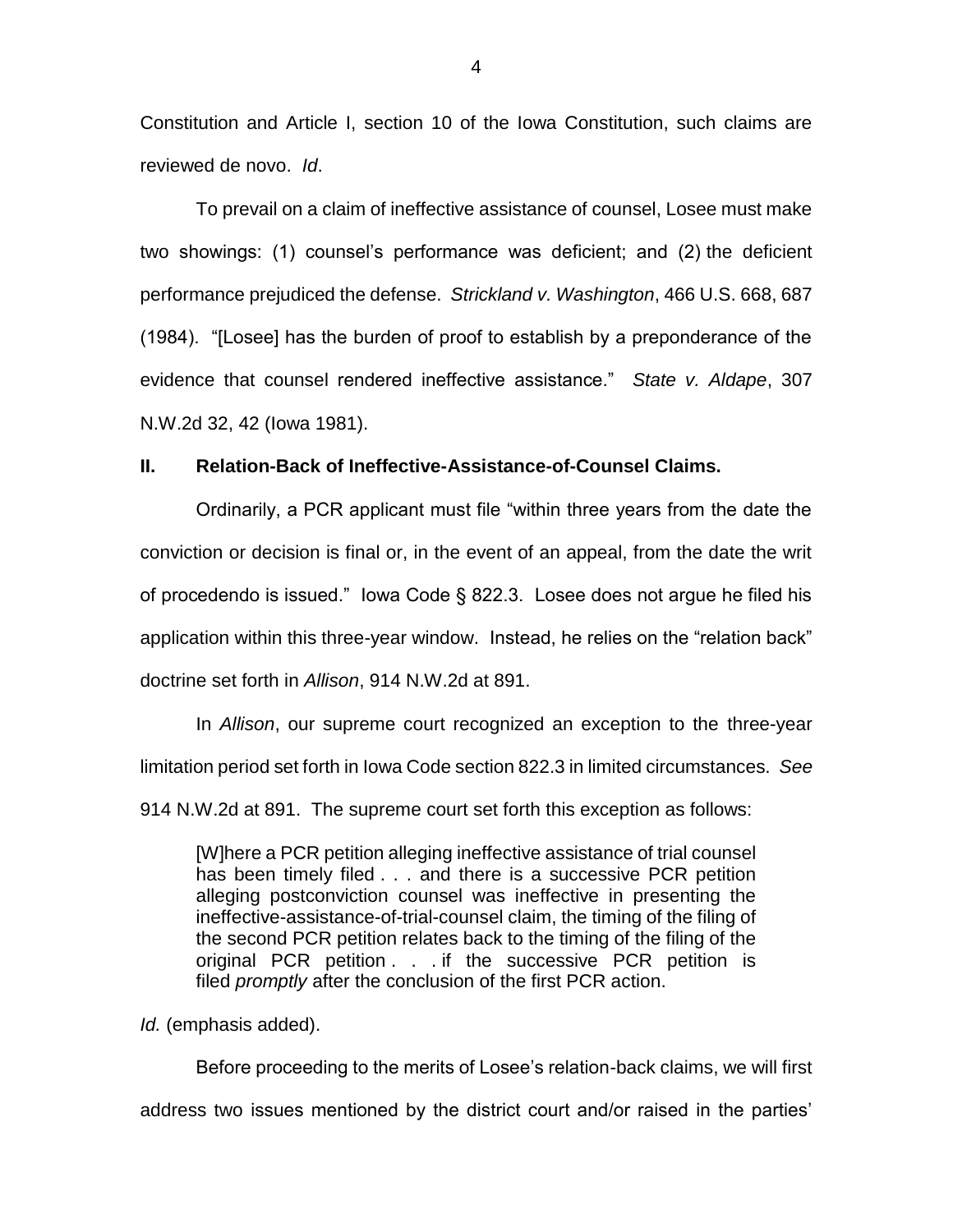briefs. The first relates to a statutory amendment. During the 2019 legislative session, Iowa Code section 822.3 was amended to include a statement that "[a]n allegation of ineffective assistance of counsel in a prior case under this chapter shall not toll or extend the limitation periods in this section nor shall such claim relate back to a prior filing to avoid the application of the limitation periods." 2019 Iowa Acts ch. 140, § 34. This amendment appears to be designed to supersede *Allison*. It became effective July 1, 2019, and the State's motion for summary disposition and the district court's order granting that motion were both filed after that effective date. We need not decide whether this amendment applies in this case, as we reject Losee's claim even if *Allison* applies.

The second issue relates to the fact that this is Losee's fifth PCR application, whereas *Allison* addresses a second PCR application relating back to a first application. *See* 914 N.W.2d at 891. The State argues this difference distinguishes *Allison* such that *Allison* does not apply. Losee argues *Allison* applies to any successive PCR application, regardless of how many prior applications have been filed, especially when the allegation is that all prior PCR counsel was ineffective. We need not resolve this dispute either, as we reject Losee's claim based on the requirements of *Allison* regardless of the fact this is Losee's fifth application.

Turning to application of the principles set forth in *Allison*, we reject Losee's claims. There is no dispute the current PCR application was filed outside the threeyear limitation period. The principle of tolling via relation back set forth in *Allison* does not save the application in this case.

5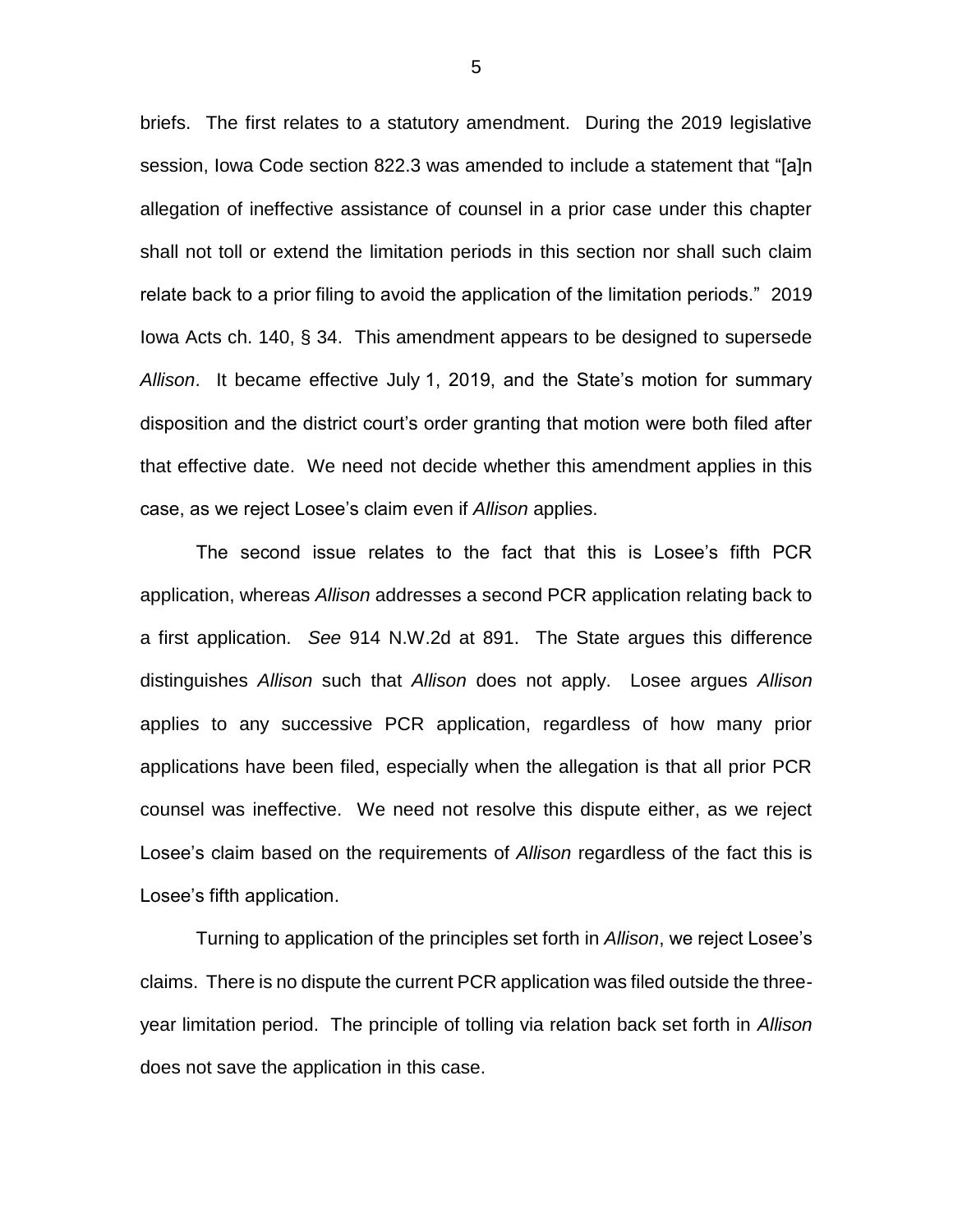For the *Allison* relation-back doctrine to apply, at least two requirements need to be satisfied: (1) the prior application to which the successive filing relates back must be timely filed; and (2) the successive application must be filed promptly after the conclusion of the prior application. *Id.* We note it is not entirely clear whether Losee is claiming this fifth PCR application relates back to his first, second, third, or fourth PCR applications, or some combination thereof. Regardless of which prior application to which Losee seeks to have this application relate back, his claims are time-barred for failure to meet one or both of the abovereferenced requirements.

Looking at the first requirement that the prior filing to which the successive filing relates back must be "timely filed," Losee's second, third, and fourth applications were not "timely filed" within the three-year period. *See* Iowa Code § 822.3. So, even if Losee's current application related back to any of those applications, it would not meet this requirement.

Moving on to the second requirement that the successive filing must be "filed promptly" after the conclusion of the prior action, this court has held that a six-month delay in filing a successive PCR application does not meet the "filed promptly" requirement of *Allison*. *See, e.g.*, *Polk v. State*, No. 18-0309, 2019 WL 3945964, at \*1–2 (Iowa Ct. App. Aug. 21, 2019) (noting the applicant "does not argue with any detail how the timing of his second petition satisfied [the filedpromptly] standard"). Here, Losee's application was filed thirty-three years after conclusion of his first application, sixteen years after conclusion of his second application, two years after conclusion of his third application, and nearly fourteen months after conclusion of his fourth application. He offers no specific explanation